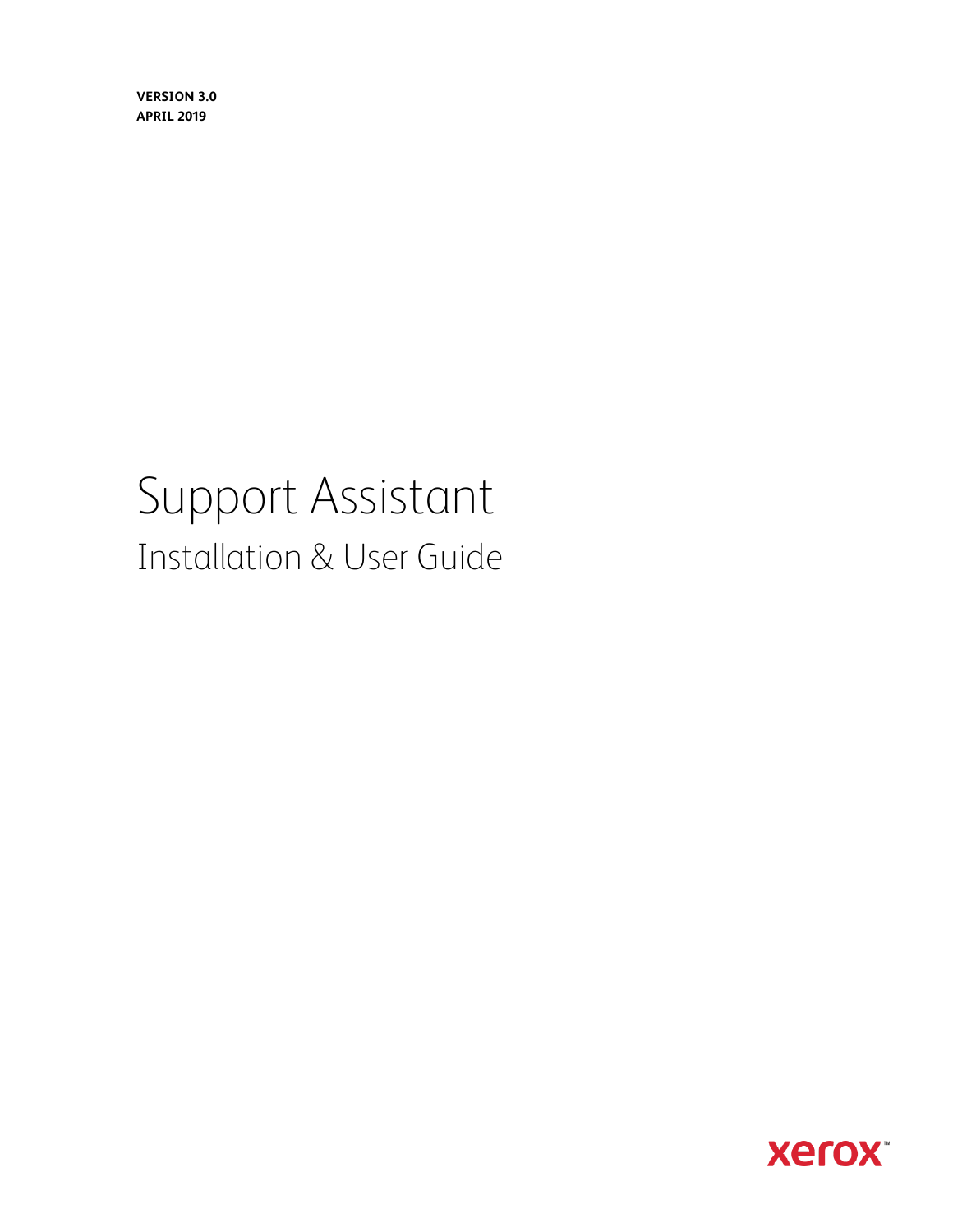© 2019 Xerox Corporation. All rights reserved. Xerox®, ConnectKey®, WorkCentre®, AltaLink® and VersaLink® are trademarks of Xerox Corporation in the United States and/or other countries. BR26467

Other company trademarks are also acknowledged.

Document Version: 3.0 (April 2019).

| <b>REVISION FILSLOI Y</b> |             |                                                                                                                                                                                                                                                |
|---------------------------|-------------|------------------------------------------------------------------------------------------------------------------------------------------------------------------------------------------------------------------------------------------------|
| Version                   | <b>Date</b> | <b>Details</b>                                                                                                                                                                                                                                 |
| 1.0                       | April 2016  | Initial Version<br>$\bullet$                                                                                                                                                                                                                   |
| 2.0                       | June 2017   | Updates for 2.0<br>٠                                                                                                                                                                                                                           |
| 3.0                       | April 2019  | Rebrand<br>$\bullet$<br>Add request supplies and services processes<br>٠<br>Add send meter read process<br>٠<br>Include direct customers in the audience<br>$\bullet$<br>Revised install process<br>٠<br>Removed references to App Studio<br>٠ |

#### **Revision History**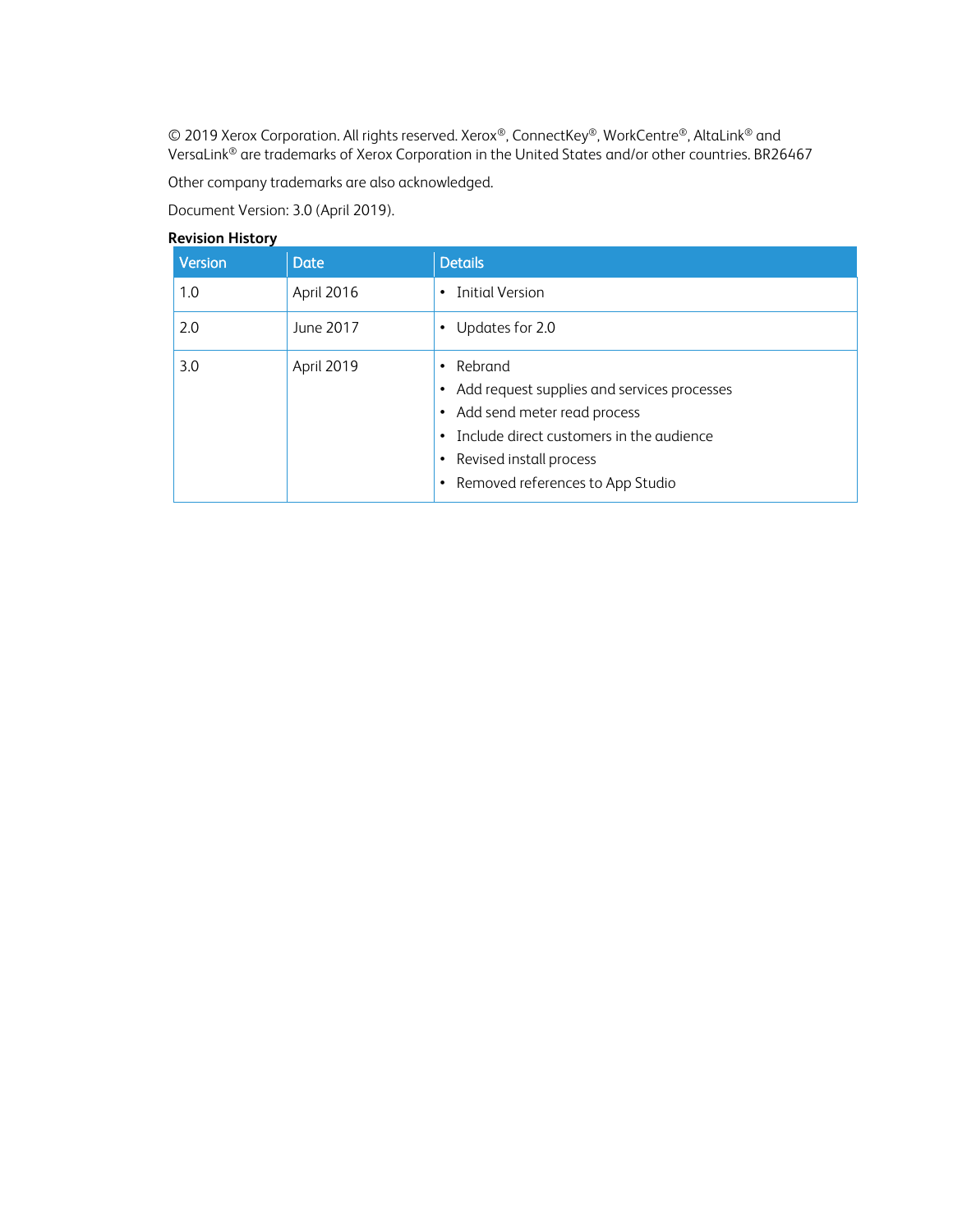# Contents

| 1. |  |
|----|--|
|    |  |
|    |  |
|    |  |
|    |  |
|    |  |
|    |  |
|    |  |
| 2. |  |
|    |  |
|    |  |
|    |  |
|    |  |
|    |  |
|    |  |
|    |  |
| 3. |  |
|    |  |
|    |  |
|    |  |
|    |  |
|    |  |
|    |  |
|    |  |
|    |  |
|    |  |
|    |  |
|    |  |
|    |  |
|    |  |
| 4. |  |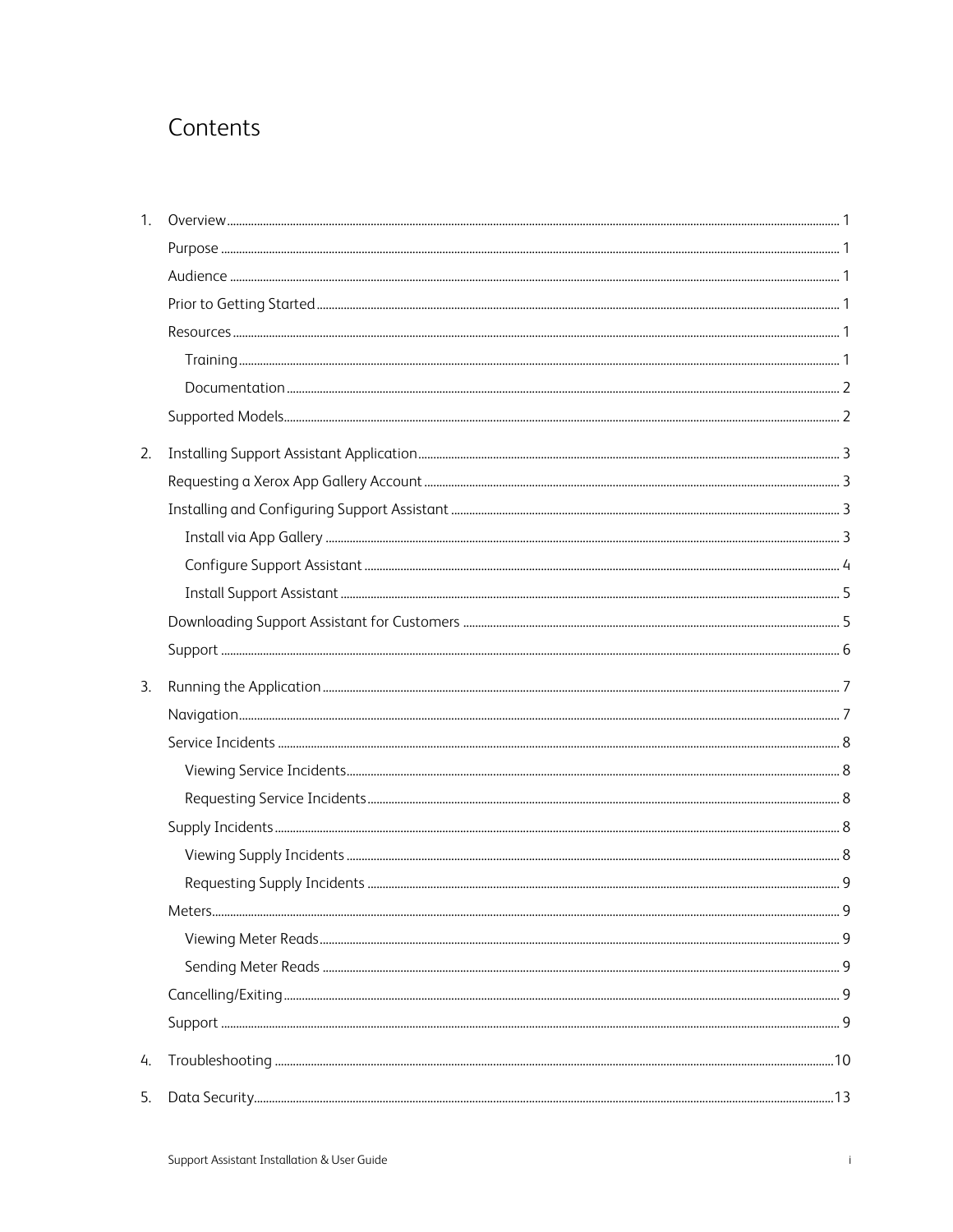# <span id="page-3-0"></span>1. Overview

### <span id="page-3-1"></span>Purpose

Support Assistant provides timely service and/or supply information to the customer without the need to place a call. The user will receive a variety of incident messages on the local UI. Additionally, authorized users can create Break / Fix Service Incidents or Supplies Incidents and submit meter reads.

This quide walks you through Xerox® Support Assistant App set up and references additional resources you may find helpful. Using Xerox® ConnectKey® technology, Support Assistant provides customers a summary message of service and supply incidents currently being tracked by the Xerox® Services Manager for the device. See the Running the Application section for more information.

#### <span id="page-3-2"></span>Audience

Xerox® Partner Print Services customers and support teams should refer to this document when installing Support Assistant.

Direct customers should refer to this document when using the Support Assistant.

To ensure successful usage of the Xerox® Support Assistant App, it is very important that customers are aware of the application, how to use it, and the value it can provide.

### <span id="page-3-3"></span>Prior to Getting Started

#### Partners and Xerox Delivery Resources

Before you get started, please take the available training on GEMS and familiarize yourself with this guide. In addition, you should know how to access and add devices from Xerox App Gallery.

Please be sure that the customer is aware of the capability, understands the prerequisites, and has access to this document.

#### <span id="page-3-4"></span>Resources

#### <span id="page-3-5"></span>**T RAIN IN G**

Xerox has provided a short training module to help partners and Xerox delivery resources understand the following.

- What is the Xerox<sup>®</sup> Support Assistant App?
- What is the value to the customer? There are talking points on communicating this value to them.
- How to install the app on a device.

This training is available from Partners and Xerox Personnel on GEMS under MPS162 "Getting Started with Xerox Support Assistant."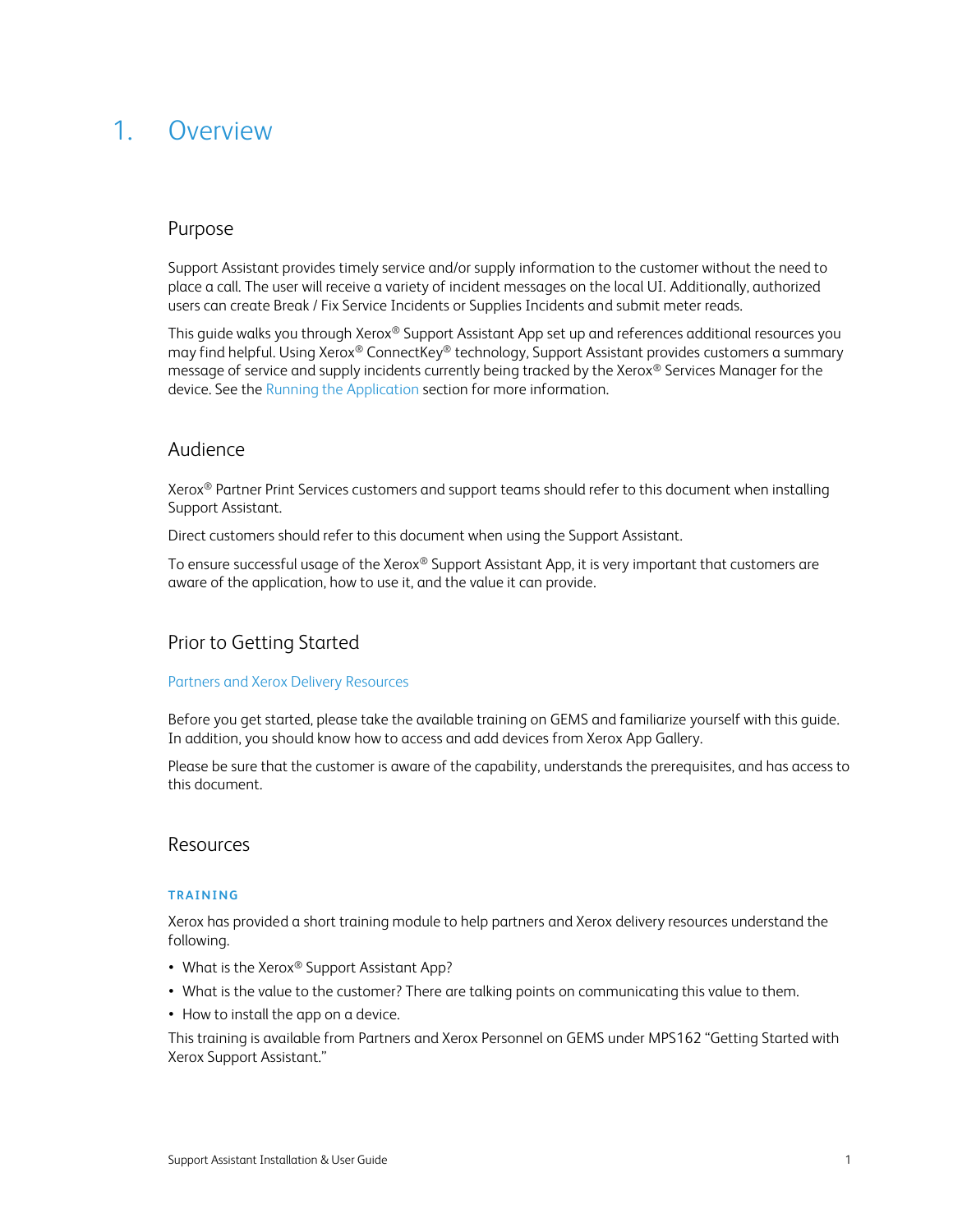#### <span id="page-4-0"></span>**DOCUMENTATION**

The following is a list of some of the available documentation and an abstract for each document.

| <b>Document</b>                                                    | <b>Description</b>                                                                                                                                                                  | <b>Location</b>                                                                     |
|--------------------------------------------------------------------|-------------------------------------------------------------------------------------------------------------------------------------------------------------------------------------|-------------------------------------------------------------------------------------|
| Xerox App Gallery<br>Quick Start Guide                             | Provides a general overview of Xerox<br>App Gallery, including how to use App<br>Gallery and add devices to App<br>Gallery so the Xerox® Support<br>Assistant App can be installed. | https://www.support.xerox.com/support/xerox-<br>app-gallery/documentation/enus.html |
| Xerox App Gallery<br>Information<br>Assurance<br><b>Disclosure</b> | Provides customers an overview of the<br>design, functions, and features of<br>Xerox App Gallery as it relates to<br>Information Assurance.                                         | https://security.business.xerox.com/en-<br>us/products/xerox-connectkey-apps/       |
| Support Assistant<br>Quick Start Guide                             | Provides a general overview of<br>Support Assistant, including how to<br>use App Gallery and add devices to<br>App Gallery so the Xerox® Support<br>Assistant App can be installed. | <b>TRD</b>                                                                          |
| Support Assistant<br>Information<br>Assurance<br><b>Disclosure</b> | Provides customers an overview of the<br>design, functions, and features of<br>Support Assistant as it relates to<br>Information Assurance.                                         | <b>TBD</b>                                                                          |
| KnowledgeBase                                                      | Provides information on how to<br>troubleshoot issues when running the<br>Support Assistant                                                                                         | <b>TBD</b>                                                                          |

## <span id="page-4-1"></span>Supported Models

Support Assistant is available for the following Xerox models:

- Xerox® VersaLink® devices
- Xerox® AltaLink® devices
- Xerox® WorkCentre® 3655 Multifunction Printer
- Xerox® WorkCentre 5845/5855 Multifunction Printer
- Xerox® WorkCentre 5945/5955 Multifunction Printer
- Xerox® WorkCentre 6655 Color Multifunction Printer
- Xerox® WorkCentre 7220/7225 Multifunction Printer
- Xerox® WorkCentre 7830/7835/7845/7855 Multifunction Printer
- Xerox® WorkCentre 7970 Color Multifunction Printer

Note: WorkCentre® devices must have ConnectKey® 2.0 or higher installed. Determine the version to install based on the device's firmware reversion number.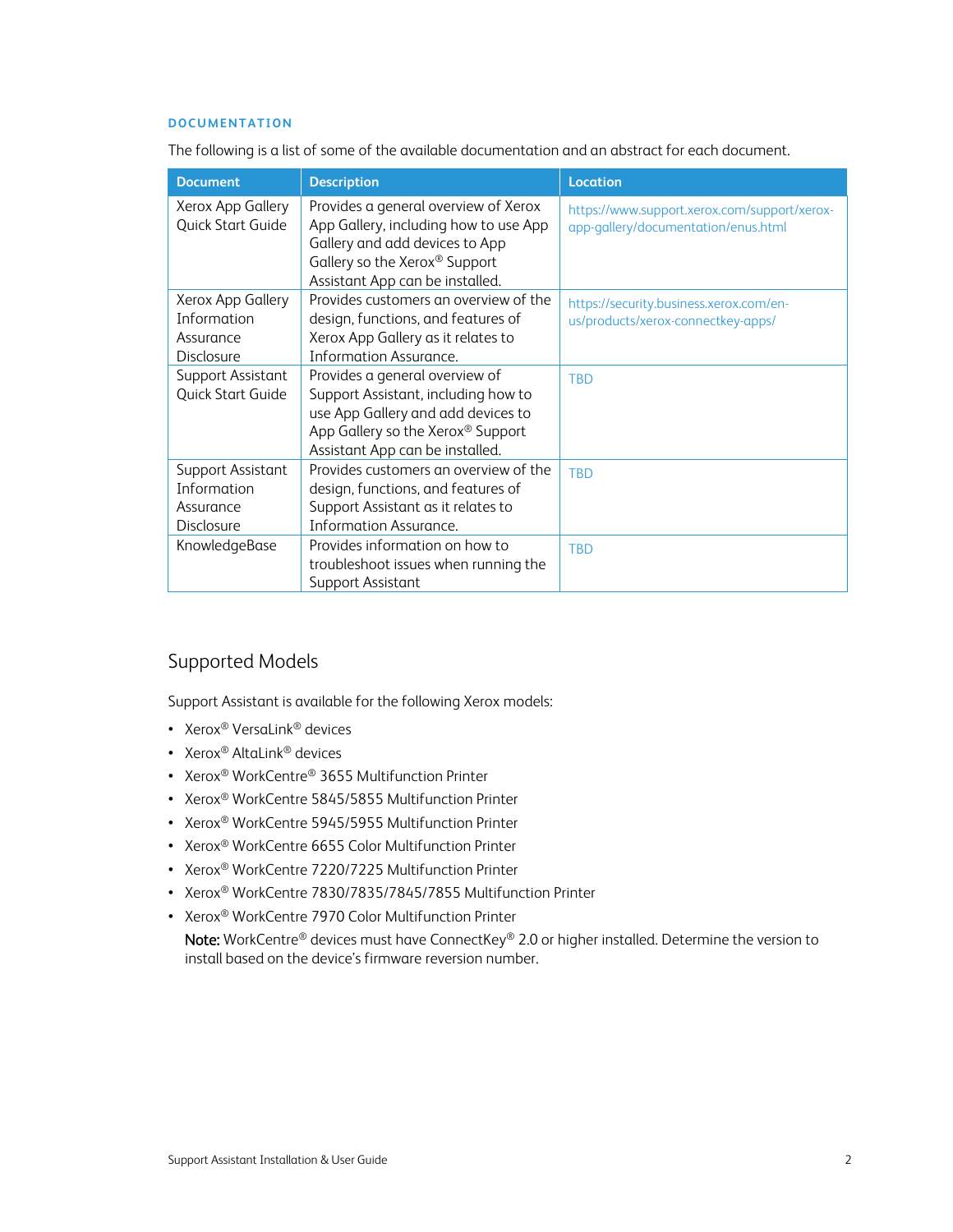# <span id="page-5-0"></span>2. Installing Support Assistant Application

# Device Requirements

The following are device requirements for the app to work:

- Xerox multifunction printers must support the Xerox Extensible Interface Platform® (EIP) version 2.5 or higher.
- The Xerox Extensible Interface Platform® must also be enabled to allow the App to be installed on the device.
- The Device Configuration and SNMP Web Services must be enabled.
- <span id="page-5-1"></span>• If the device is on a network that uses a proxy to access the internet, the Proxy needs to be configured.

### Requesting a Xerox App Gallery Account

If you have not done so already, make sure you have a Xerox App Gallery account, which will allow you to download apps. Find information on how to obtain an App Gallery account and its use here: [https://www.support.xerox.com/support/xerox-app-gallery/documentation.](https://www.support.xerox.com/support/xerox-app-gallery/documentation)

<span id="page-5-2"></span>Note: Support Assistant will only work on devices that are registered in Xerox® Services Manager.

# Installing and Configuring Support Assistant

#### <span id="page-5-3"></span>**INSTALL VIA APP GALLERY**

This method is most appropriate for installing the Support Assistant on fewer than 25 devices. For larger installs download the Support Assistant installation software on SmartCentre.

This method is also useful if you are reinstalling App Gallery as part of a troubleshooting reinstall for an individual devices.

1. Go to https://appgallery.services.xerox.com/#!/home/ and log in.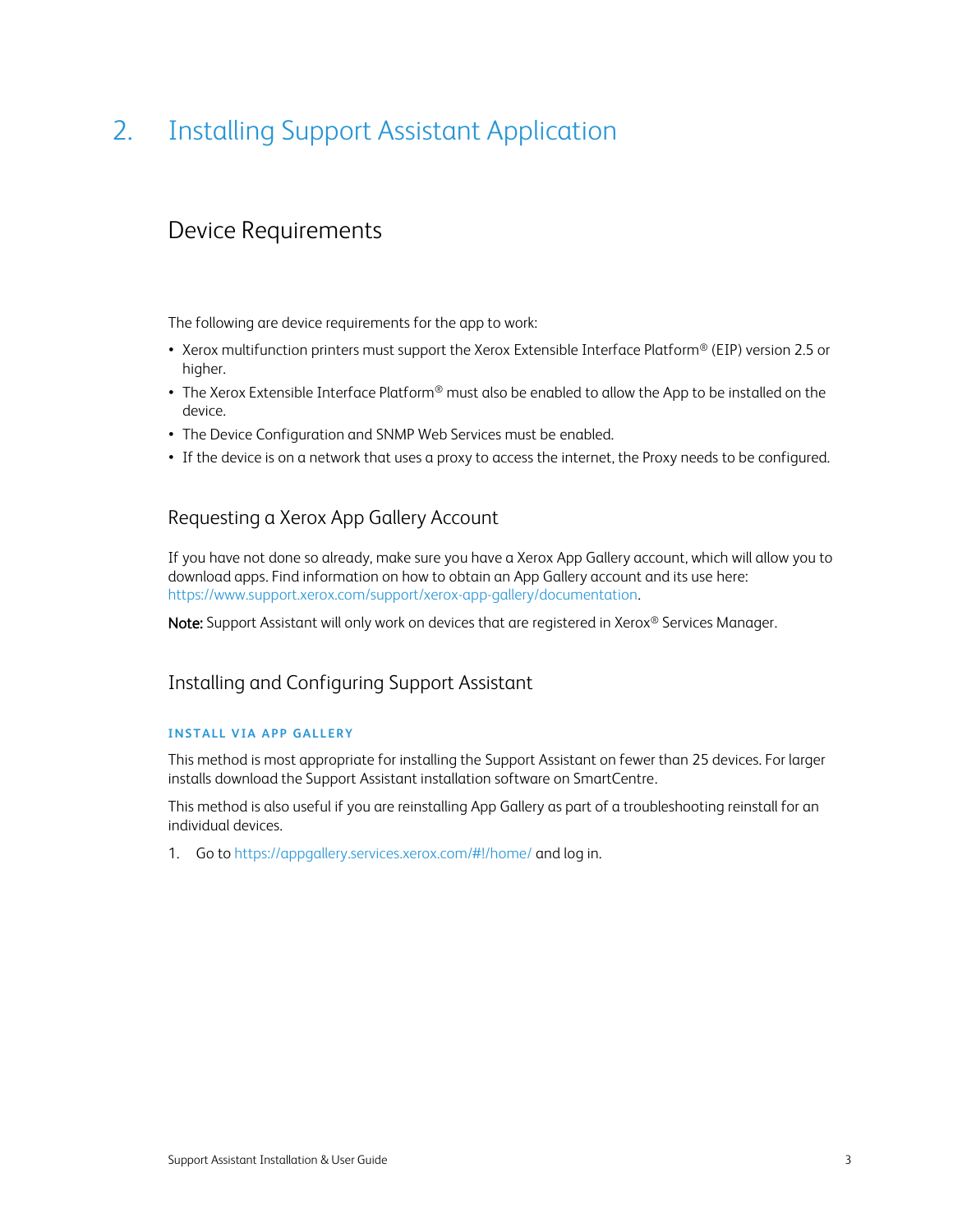2. Select All Apps and search for Support Assistant. At this point you may Install or Configure the application.

| <b>xerox</b> App Gallery                                                                                                                                                                                                                                                                                                                                                                                                                                                                                |                                                                                                                             |                |                 |                            |
|---------------------------------------------------------------------------------------------------------------------------------------------------------------------------------------------------------------------------------------------------------------------------------------------------------------------------------------------------------------------------------------------------------------------------------------------------------------------------------------------------------|-----------------------------------------------------------------------------------------------------------------------------|----------------|-----------------|----------------------------|
| All Apps                                                                                                                                                                                                                                                                                                                                                                                                                                                                                                | <b>My Apps</b>                                                                                                              | <b>Devices</b> | <b>Accounts</b> | John $\boldsymbol{\Theta}$ |
| All Apps /                                                                                                                                                                                                                                                                                                                                                                                                                                                                                              | <b>Support Assistant</b>                                                                                                    |                |                 |                            |
|                                                                                                                                                                                                                                                                                                                                                                                                                                                                                                         | Support Assistant<br>Xerox Corporation<br>Version: 3.0.1<br>Published: 3/5/2019<br><b>Install</b><br>Requires Configuration |                |                 |                            |
| Description<br>Help customers gain insight into open service and supplies incidents at the device UI. Users see simplified, friendly messages relating to open tickets in XSM,<br>thereby reducing calls to operations teams. Supported scenarios include open and closed service incidents, as well as open, closed, monitoring, and shipped<br>supplies incidents. Note: This application is only supported for Xerox Partner Print Services (XPPS) and European Xerox PageConnect Services accounts. |                                                                                                                             |                |                 |                            |
| None. Install and use at no charge.                                                                                                                                                                                                                                                                                                                                                                                                                                                                     |                                                                                                                             |                |                 |                            |
| Requirements                                                                                                                                                                                                                                                                                                                                                                                                                                                                                            |                                                                                                                             |                |                 |                            |
| EIP Version: 3.0.0                                                                                                                                                                                                                                                                                                                                                                                                                                                                                      |                                                                                                                             |                |                 |                            |

<span id="page-6-0"></span>3. At this point, you can share the application with a customer or install it directly to their devices.

#### **CONFIGURE SUPPORT ASSISTANT**

You may need to configure the application for the following reasons.

- The device's SNMP Community Read string has been changed from the default value.
- You want the Support Assistant application to allow users to request service incidents, supply incidents information, or both.
- You want the Support Assistant application to allow users to obtain meter reads from the device and send them to Xerox® Services Manager.
- You want to customize the Support Assistant application to display your company logo on the application screen.

Configuring the application is optional, and the application will function without configuration. If the device's SNMP Community Read string has been changed from the default value and you do not configure the app, the app may not be able to access supplies status and meter reads on the device.

Configuration details should be collected as part of the checklist prior to implementation.

1. Click Requires Configuration.

Note: If the app has been configured before, link to configure is followed by a time stamp from when it was last configured. Click Configured.

2. The Configure App window opens. You may adjust the settings below.

#### – SNMP String

- The SNMP string value provided in the app should match the SNMP community name string of the device. The default value of this setting is "public". (This is the factory default setting of the SNMP community name string of the device.)
- If the SNMP string value in the Settings screen does not match the SNMP string value of the device, you will see a message "The string does not match." Verify that the SNMP string in the application is set correctly.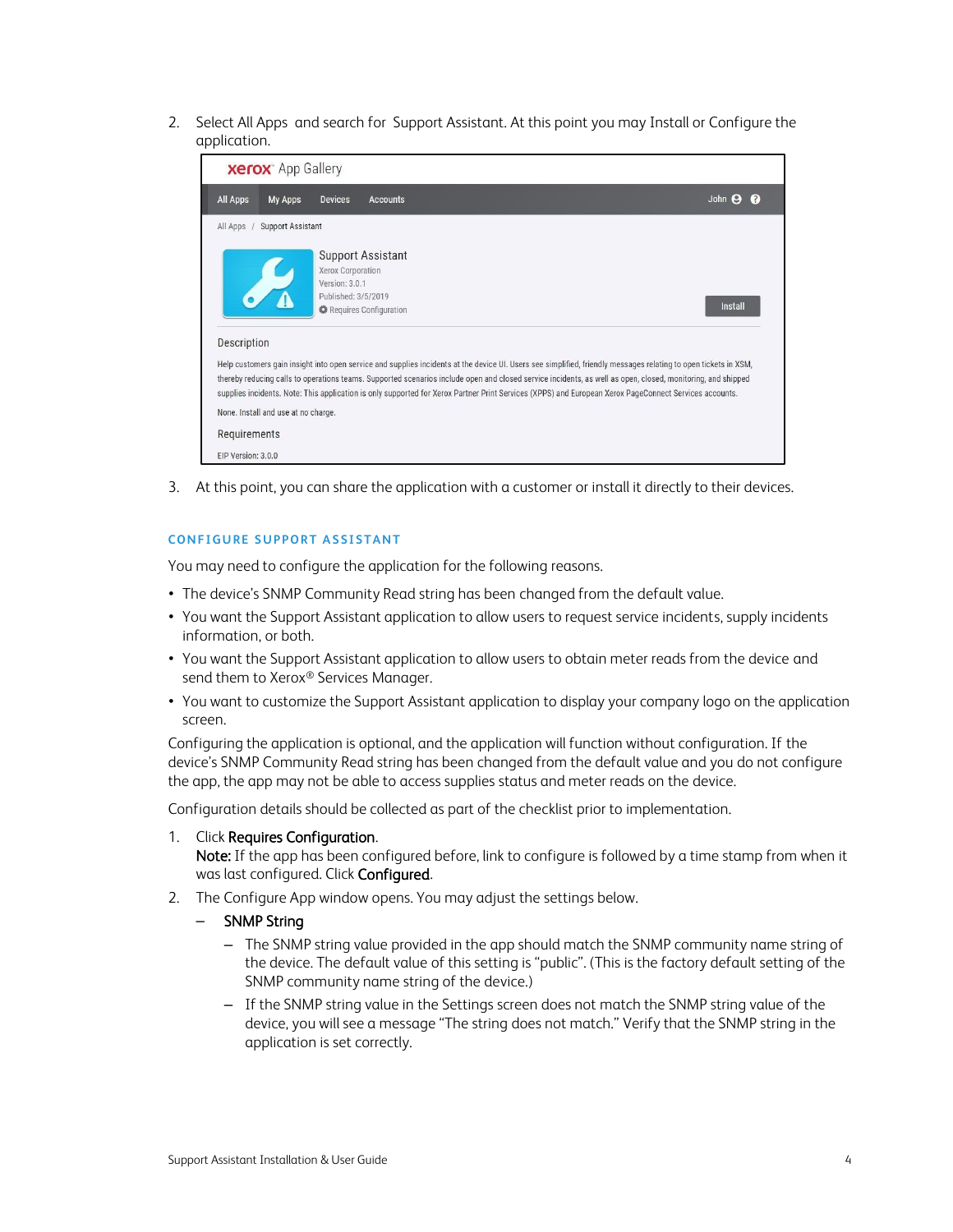#### – Partner Logo URL

- By default, this field is blank. If partners wish to have their logos displayed in the app, you can enter the URL of the logo. To use the logo option:
	- The logo must be hosted on a publicly available web server.
	- The image must be a .png format with a transparent background.
	- For best results, the height should be 43 px for AltaLink devices and 33 px for all other devices.
	- If the logo could not be successfully retrieved, you will see the message "No logo found at this URL." Verify that the URL is correct; you can reach the URL using a standard web browser.

#### – Create Service Incidents

– Allows Users or Admins to send service incident requests from the device. By default, Users is selected. You may change this field to Admins. All users may view service incidents. Device Admins will always be able to view and submit Service Incidents.

#### – Create Supply Incidents

– Allows Users or Admins to send supply requests from the device. By default, Users is selected. You may change this field to Admins. All users may view supply incidents. Device Admins will always be able to view and submit Supply Incidents.

#### – Send Meters

- Allows Users or Admins to send meter reads from the device. By default, Users is selected. You may change this field to Admins. All users may view meter reads.
- <span id="page-7-0"></span>3. When you are done configuring the app, click OK.

#### **INSTALL SUPPORT ASSISTANT**

Once the app is configured, you can choose which devices on which to install the app.

- 1. Click Install.
- 2. The License Agreement displays. Click Agree.
- 3. In the Install window check Select All or check the individual devices on which Support Assistant will be installed.
- <span id="page-7-1"></span>4. Click Install.

## Downloading Support Assistant for Customers

Once Xerox or Partner personnel have configured the Support Assistant and published it to App Gallery direct customers can download the app to their devices. You may download to the device from the App Gallery link on the device or from the App Gallery online.

- 1. In the App Gallery, search for Support Assistant.
- 2. Click Download. You can either download an encrypted or unencrypted weblet. Note: The encryption configuration is set on the device by the admin. If you do not know how your device is configured, we recommend you start by downloading the encrypted weblet. If the download fails to install, then download the unencrypted weblet.
- 3. The License Agreement displays. Click Agree.
- 4. In the Install window check Select All or check the individual devices on which Support Assistant will be installed.
- 5. Click Install.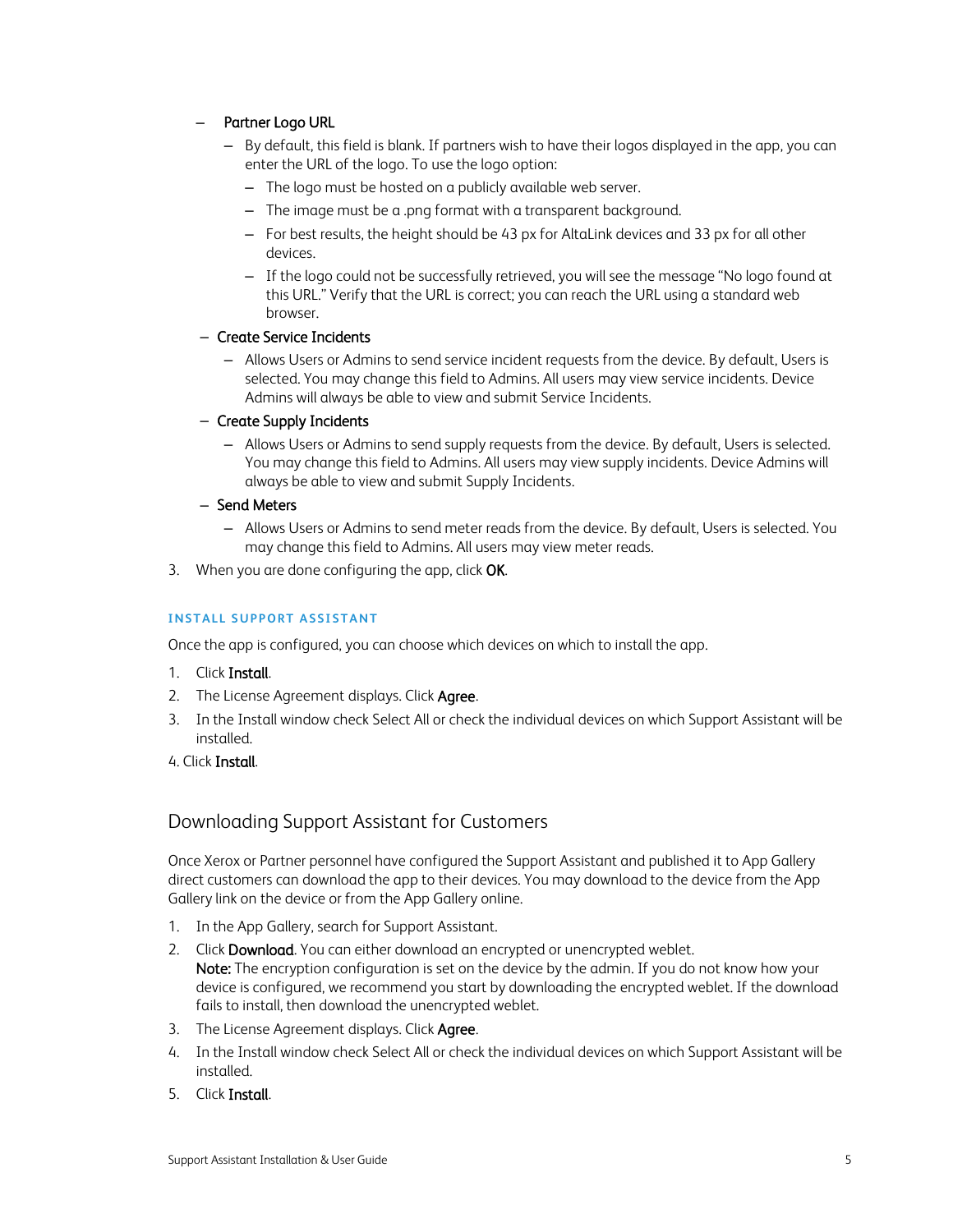# <span id="page-8-0"></span>Support

For any installation or post-installation issues, please contact your device support provider.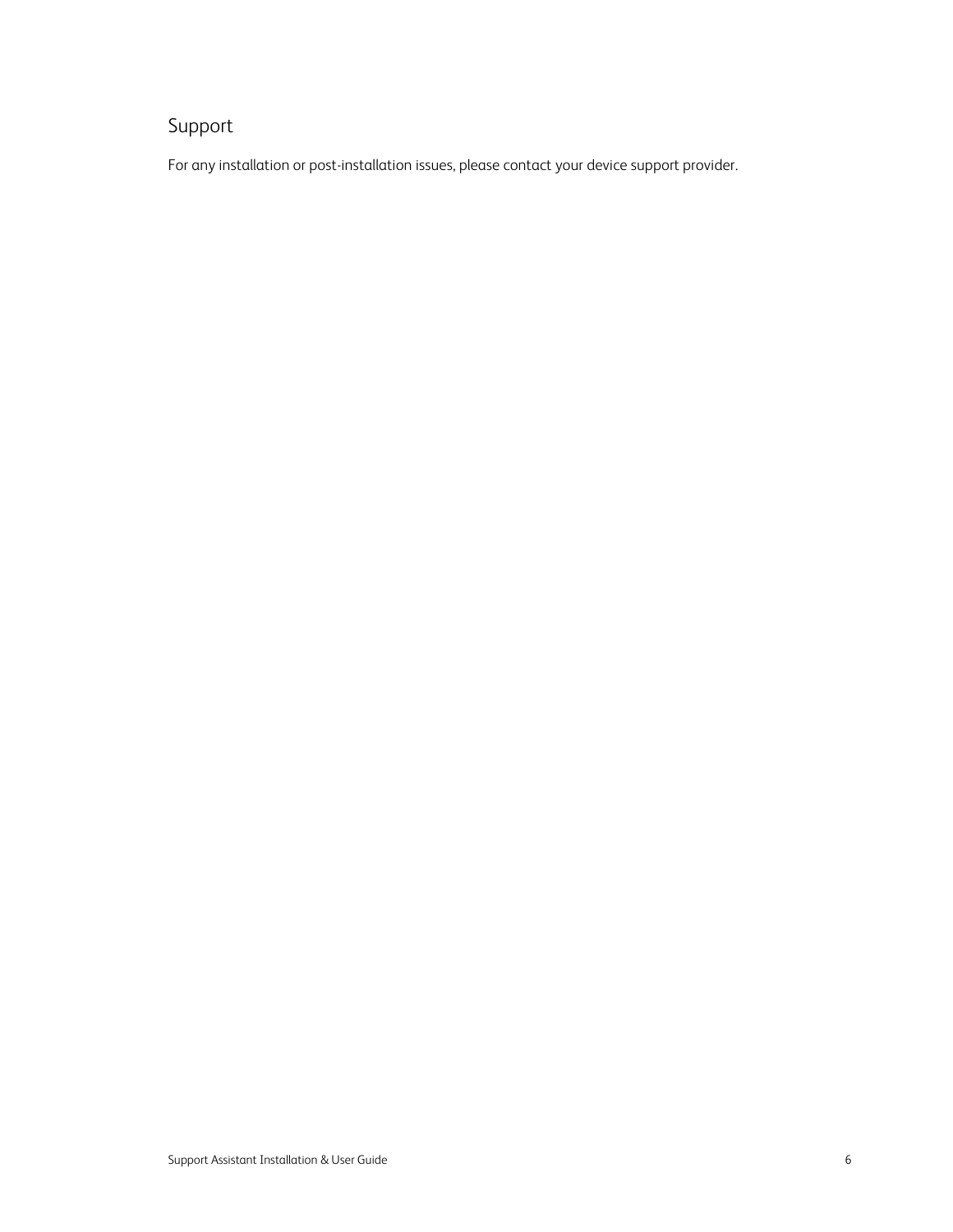# <span id="page-9-0"></span>3. Running the Application

# Overview

Once the app is deployed to the device, the Support Assistant displays on the LCD panel. Upon entering the application, a progress bar displays while incident information is retrieved. Once the incident information is retrieved, the incident information displays.

Click the Support Assistant icon in the display to launch the app.



### <span id="page-9-1"></span>Navigation

On the left side of the window you can move through the options to view Service, Supplies, and Meters. If Support Assistant has been configured for you to send requests for supplies or services or meter reads the buttons to perform these actions will be enabled.

|                    | <b>Support Assistant</b>                                            |
|--------------------|---------------------------------------------------------------------|
| $\bigstar$ Service | <b>Output Quality - Open New</b><br>Initiated on: 04/10/19 12:19 PM |
| Supplies           | <b>Scanning - Open New</b><br>Initiated on: 04/10/19 12:18 PM       |
| <b>O</b> Meters    | - Open New<br>Initiated on: 04/11/19 05:53 AM                       |
|                    |                                                                     |
|                    |                                                                     |

In addition, you can demo of the Support Assistant capabilities. Click the gear icon (settings) and choose Demo.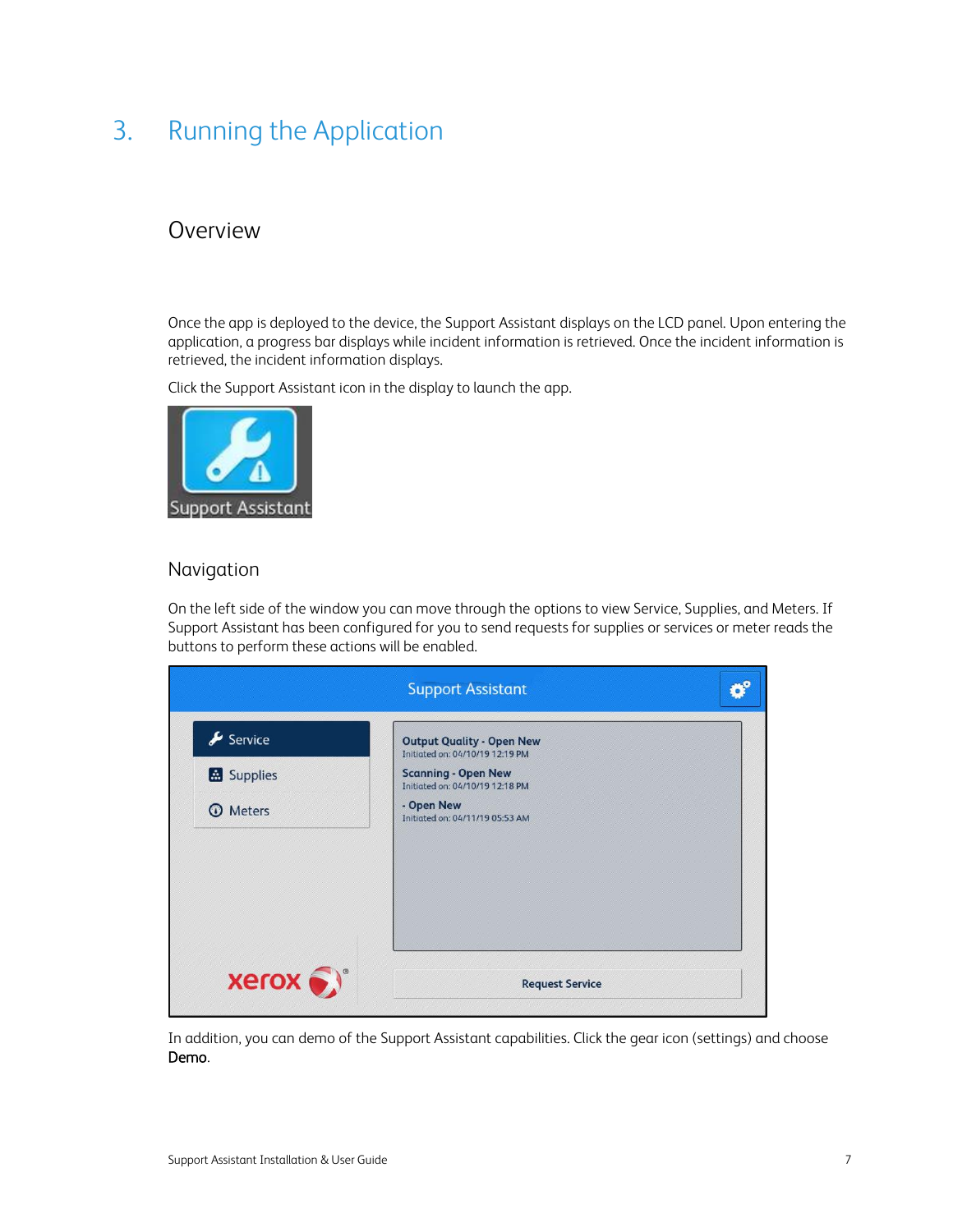# <span id="page-10-0"></span>Service Incidents

#### <span id="page-10-1"></span>**VIEWING SERVICE INCIDENTS**

Service Incidents display on the screen when the device has an open service incident outstanding.

The information displayed for a service incident may vary based on the state of the incident and the information available in Xerox® Services Manager. The information displayed for a service incident may include:

- The problem type reported. (e.g., Paper Jam, Output Quality)
- The state of the incident. (e.g., In Progress, Service Technician Dispatched)

If the state of the incident or the date/time is not available, that information will not be displayed.

#### <span id="page-10-2"></span>**REQUESTING SERVICE INCIDENTS**

If you are configured to request service incidents, you may submit a request from the device. The types of service incidents available depend upon what is configured for the asset's service plan in Xerox® Services Manager.

- 1. Click Service.
- 2. Click Request Service.
- 3. The available services for this device's service plan pop-up (e.g., paper jam, scanning issue). Click the problem type you want. (You may only select one problem type at a time.)
- 4. On the next screen you can enter a description of the issue. Click Next.
- 5. On the next screen enter your name, email, and phone number. All these fields are required. Click Send.
- 6. Support Assistant prompts you to confirm your request. Review the message and either click Cancel or Send.
- 7. Support Assistant confirms that your request was sent. Click Close to exit. A new service incident will be created with an Open New status. You will receive an email confirmation of your request.

## <span id="page-10-3"></span>Supply Incidents

#### <span id="page-10-4"></span>**VIEWING SUPPLY INCIDENTS**

Supply Incidents will display if the device has an open or recently closed supply orders.

The information displayed for a supply order may vary based on the state of the order and the information available in Xerox® Services Manager. The information displayed for a supply order may include:

- The supply item being ordered or monitored (e.g., toner, staples, waste bottle)
- The state of the supply order (e.g., monitoring, ordered, shipped)
- If the supply order state is ordered, the date it was ordered
- If the supply state is shipped, the date it was shipped, the shipper and a tracking number. (Note: Shipper and tracking number are normally only available for US devices.)

Note: The monitored state only applies to toner. Also, for devices in the toner monitoring state, the specific toner being monitored will not be identified. The specific toner is only available once it has been ordered.

If a toner supply is in a shipped state, the application will try to determine if the supply has already been installed by checking the current state of the toner. If the toner has been recently installed, the toner supply incident is not displayed.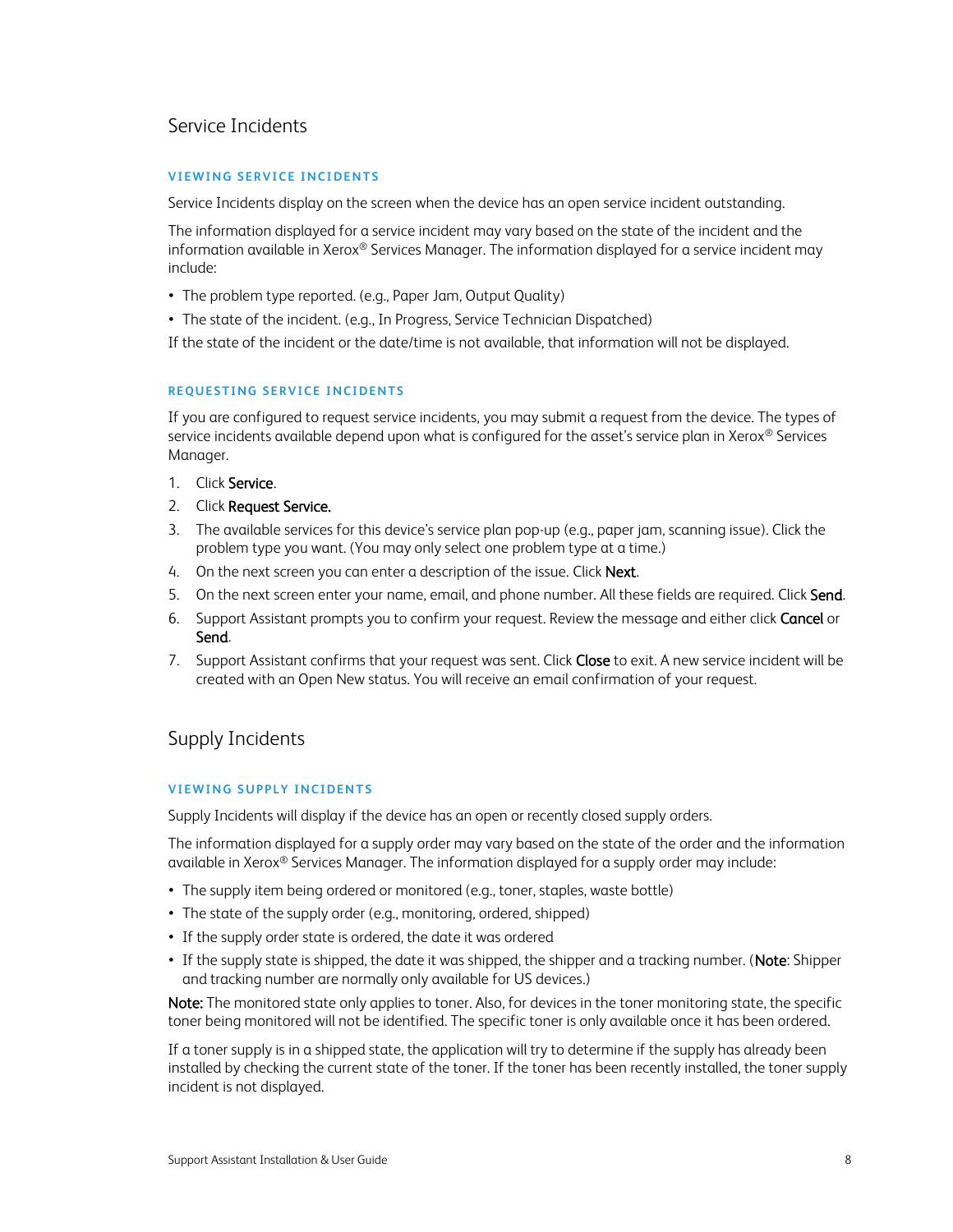Supply incidents display in the application when the incident is still open or it was closed or shipped within the last 7 days.

#### <span id="page-11-0"></span>**RE QUEST IN G SU PP LY IN CI DEN T S**

If you are configured to request supplies, you may submit a request from the device. The supplies that display depend upon what is configured for the device.

- 1. Click Supplies.
- 2. Click Request Supplies and the available supplies for this device pop-up (e.g., black toner, drum cartridge).
- 3. Check the supplies you want and Click Next.
- 4. On the next screen enter your name, email, and phone number. All these fields are required. Click Next.
- 5. Support Assistant prompts you to confirm your order. Review the message and either click Cancel or Send.
- 6. Support Assistant confirms that your request was sent. Click Close to exit. You will receive an email confirmation of your request.

#### <span id="page-11-1"></span>Meters

#### <span id="page-11-2"></span>**VIEWING METER READS**

The Meters view displays current counts for all relevant impressions and pages printed by the device. The meters that display depend on the device capabilities.

#### <span id="page-11-3"></span>**SENDING METER READS**

If you are configured to send meter reads, you may submit them from the device.

- 1. Click Meters.
- 2. Click Send Meter Reads.
- 3. Support Assistant prompts you to confirm that you want to send meter reads. Review the message and either click Cancel or Send.
- 4. Support Assistant confirms that you want to submit meter read values. Click Close to exit. You will receive an email confirmation that you submitted meter reads.

### <span id="page-11-4"></span>Cancelling/Exiting

In order to cancel or exit the app on VersaLink or AltaLink devices, select the home button. On a ConnectKey device, the user may select either Services Home button or the Clear All hard key.

#### <span id="page-11-5"></span>Support

If you have issues running the application, please contact the appropriate level of Xerox support. Xerox.com/support/KB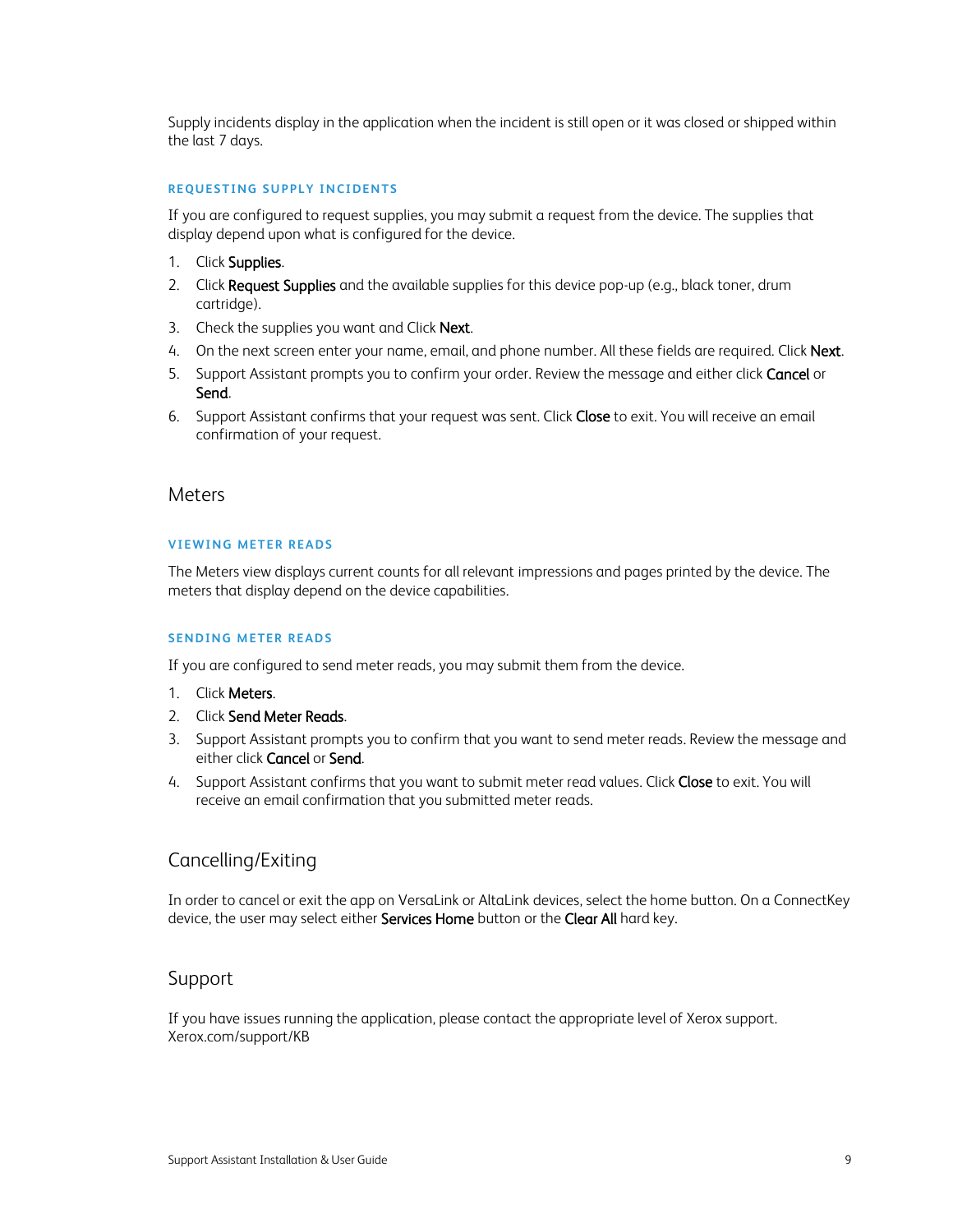# <span id="page-12-0"></span>4. Troubleshooting

This section provides information about errors you may encounter with Support Assistant and recommendations on how to resolve them. If you require more information or encounter a different issue, please follow the standard support process.

| Message                                                                                                                                                                                                                           | <b>Corrective Action</b>                                                                                                                                                                                                                                                                                                                                                              |
|-----------------------------------------------------------------------------------------------------------------------------------------------------------------------------------------------------------------------------------|---------------------------------------------------------------------------------------------------------------------------------------------------------------------------------------------------------------------------------------------------------------------------------------------------------------------------------------------------------------------------------------|
| The Support Assistant app cannot connect to the<br>network.<br>Check your device's network connection. If the<br>problem persists, contact your system<br>administrator.                                                          | The device was unable to reach the Support<br>Assistant application server:<br>Verify the device is on the network by browsing to it<br>from a computer. If the device cannot be reached,<br>work with the system administrator to resolve the<br>problem.<br>Verify the Proxy Settings on the device are correct.<br>Contact your device support provider for further<br>assistance. |
| Unable to complete your request.<br>Please try again later.<br>If the problem persists, contact Xerox support.<br>OR<br>Unable to send Meter Reads.<br>Please try again later.<br>If the problem persists, contact Xerox support. | The Support Assistant application encountered an<br>unexpected error. The problem will likely be<br>resolved automatically.<br>Try entering the application later in the day or the<br>next day. If the problem persists, contact your<br>device support provider for further assistance.                                                                                             |
| The Support Assistant app is unavailable at this<br>time.<br>Please try again later.<br>If the problem persists, contact Xerox support.                                                                                           | The Support Assistant application could not reach a<br>required network resource. The problem will likely<br>be resolved automatically.<br>Try entering the application later in the day or the<br>next day. If the problem persists, contact your<br>device support provider for further assistance.                                                                                 |
| Unable to retrieve device entitlement information.<br>Device found, but not in scope.<br>Contact Xerox support for assistance.                                                                                                    | The device serial number is not in scope in Xerox®<br>Services Manager.<br>Contact your device support provider to verify that<br>the device is properly registered in Xerox® Services<br>Manager.                                                                                                                                                                                    |
| Unable to retrieve device entitlement information.<br>Device found, but duplicates exist.<br>Contact Xerox support for assistance                                                                                                 | The device serial number is associated with more<br>than one account in Xerox® Services Manager.<br>Contact your device support provider to verify that<br>the device is properly registered in Xerox® Services<br>Manager.                                                                                                                                                           |
| Unable to retrieve device entitlement information.<br>Device is not found.<br>Contact Xerox support for assistance                                                                                                                | The device serial number and MAC address<br>combination was not found in Xerox® Services<br>Manager.                                                                                                                                                                                                                                                                                  |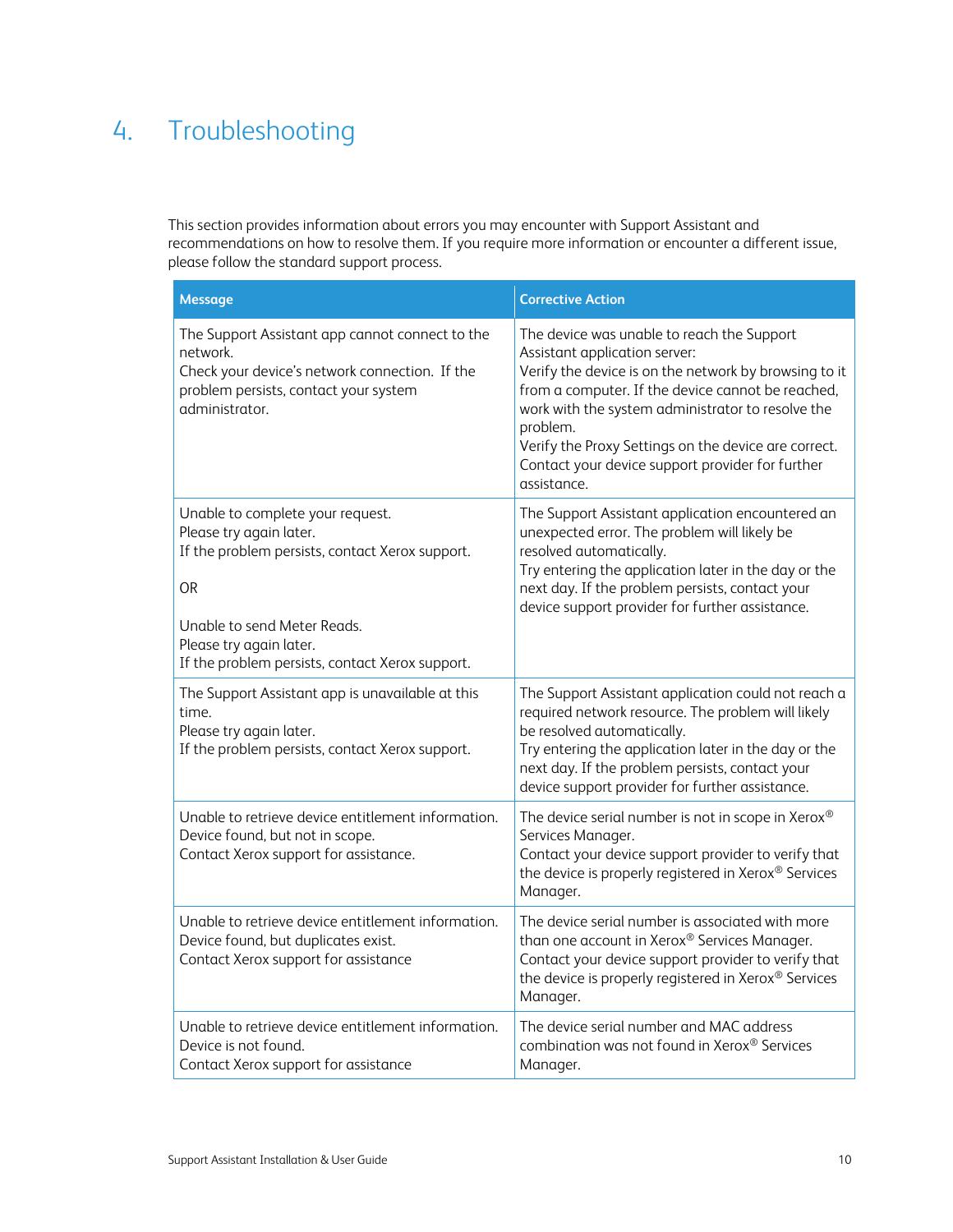| <b>Message</b>                                                                                                                                                                                                                        | <b>Corrective Action</b>                                                                                                                                                                                                                                                                                                                                                                                                                                                    |
|---------------------------------------------------------------------------------------------------------------------------------------------------------------------------------------------------------------------------------------|-----------------------------------------------------------------------------------------------------------------------------------------------------------------------------------------------------------------------------------------------------------------------------------------------------------------------------------------------------------------------------------------------------------------------------------------------------------------------------|
|                                                                                                                                                                                                                                       | Contact your device support provider to verify that<br>the device is properly registered in Xerox® Services<br>Manager.                                                                                                                                                                                                                                                                                                                                                     |
| Unable to retrieve device entitlement information.<br>Entitlements not available.<br>Contact Xerox support for assistance.                                                                                                            | The device serial number and MAX address<br>combination do not have entitlements assigned in<br>Xerox <sup>®</sup> Services Manager.<br>Contact your device support provider to verify that<br>the device is properly registered in Xerox® Services<br>Manager.                                                                                                                                                                                                             |
| Your device needs a software update to run this<br>app.<br>Using your device, press the Home button and go<br>to: Device > Software Update<br>The update is also available online. Using your PC,<br>go to: < URL to software update> | Upgrade device to latest firmware version.                                                                                                                                                                                                                                                                                                                                                                                                                                  |
| To use this app, EIP Device Configuration must be<br>enabled.<br>Contact your device administrator to enable these<br>services.                                                                                                       | The Support Assistant application encountered an<br>error when trying to use a device web service.<br>Verify that the Device Configuration web services<br>are enabled on the device.<br>Reboot the machine and see if the problem is<br>resolved.<br>If the problem persists, contact your device support<br>provider for further assistance.                                                                                                                              |
| To use this app, EIP SNMP Configuration must be<br>enabled.<br>Contact your device administrator to enable these<br>services.                                                                                                         | The Support Assistant application encountered an<br>error when trying to use a device web service.<br>Verify that the SNMP web services are enabled on<br>the device.<br>Reboot the machine and see if the problem is<br>resolved.<br>If the problem persists, contact your device support<br>provider for further assistance.                                                                                                                                              |
| The app is configured with an invalid SNMP<br>community string.<br>Contact Xerox support for assistance.                                                                                                                              | The SNMP community string specified in Settings in<br>the Support Assistant app does not match the<br>SNMP read community string on the device.<br>Verify that the SNMP community string<br>specified in Settings in the Support Assistant<br>app does match the SNMP read community<br>string on the device.<br>Reboot the machine and see if the problem is<br>٠<br>resolved.<br>If the problem persists, contact your device support<br>provider for further assistance. |
| Unable to display Service Request status. Please try<br>again later.<br><b>OR</b>                                                                                                                                                     | When attempting to create a new Service or Supply<br>incident, the Support Assistant application<br>encountered an unexpected error. The problem will<br>likely be resolved automatically.                                                                                                                                                                                                                                                                                  |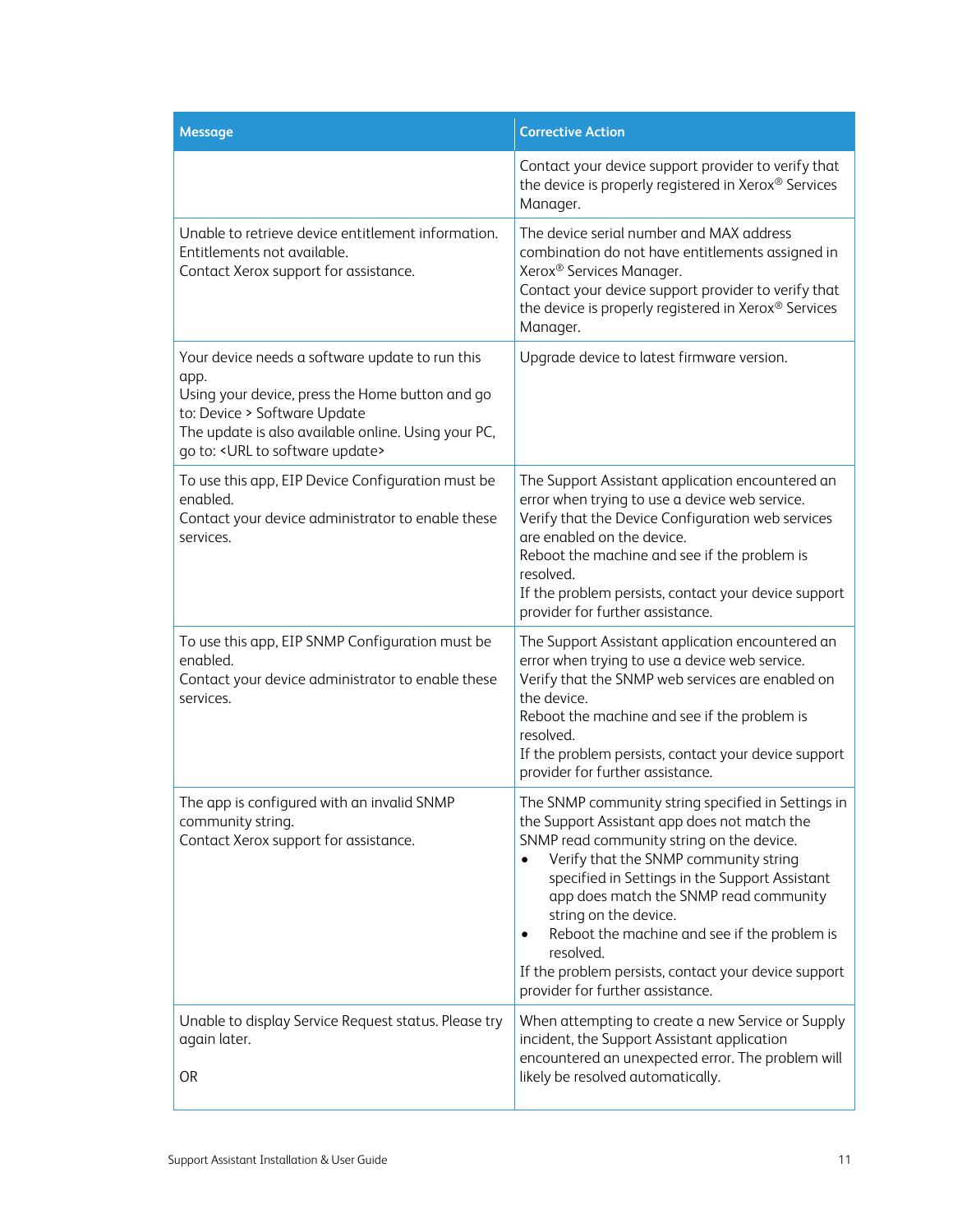| Message                                                             | <b>Corrective Action</b>                                                                                                                                                          |
|---------------------------------------------------------------------|-----------------------------------------------------------------------------------------------------------------------------------------------------------------------------------|
| Unable to display Supply Request status. Please try<br>again later. | Try entering the application later in the day or the<br>next day. If the problem persists, contact your<br>device support provider for further assistance.                        |
| Unable to get device supply list. Please try again<br>later.<br>0R  | The Support Assistant application encountered an<br>unexpected error when trying to use the device's<br>SNMP web service.<br>Try entering the application later in the day or the |
| Unable to display Meter Reads.                                      | next day. If the problem persists, contact your<br>device support provider for further assistance.                                                                                |